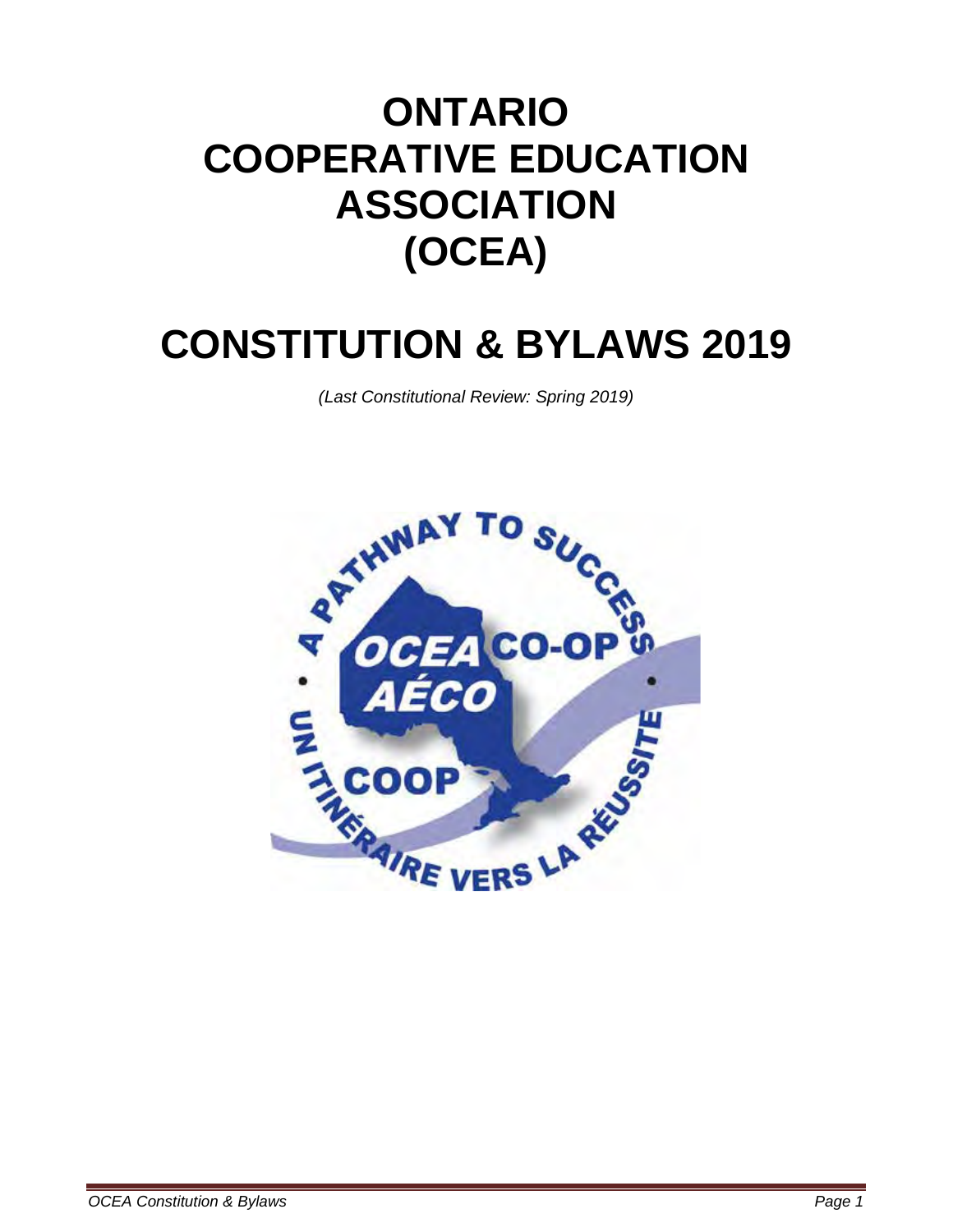## **TABLE OF CONTENTS**

[OCEA MISSION STATEMENT](#page-2-0)

[OCEA ORGANIZATIONAL STRUCTURE](#page-3-0)

[CONSTITUTION \(ARTICLES\)](#page-3-1)

**[BYLAWS](#page-7-0)** 

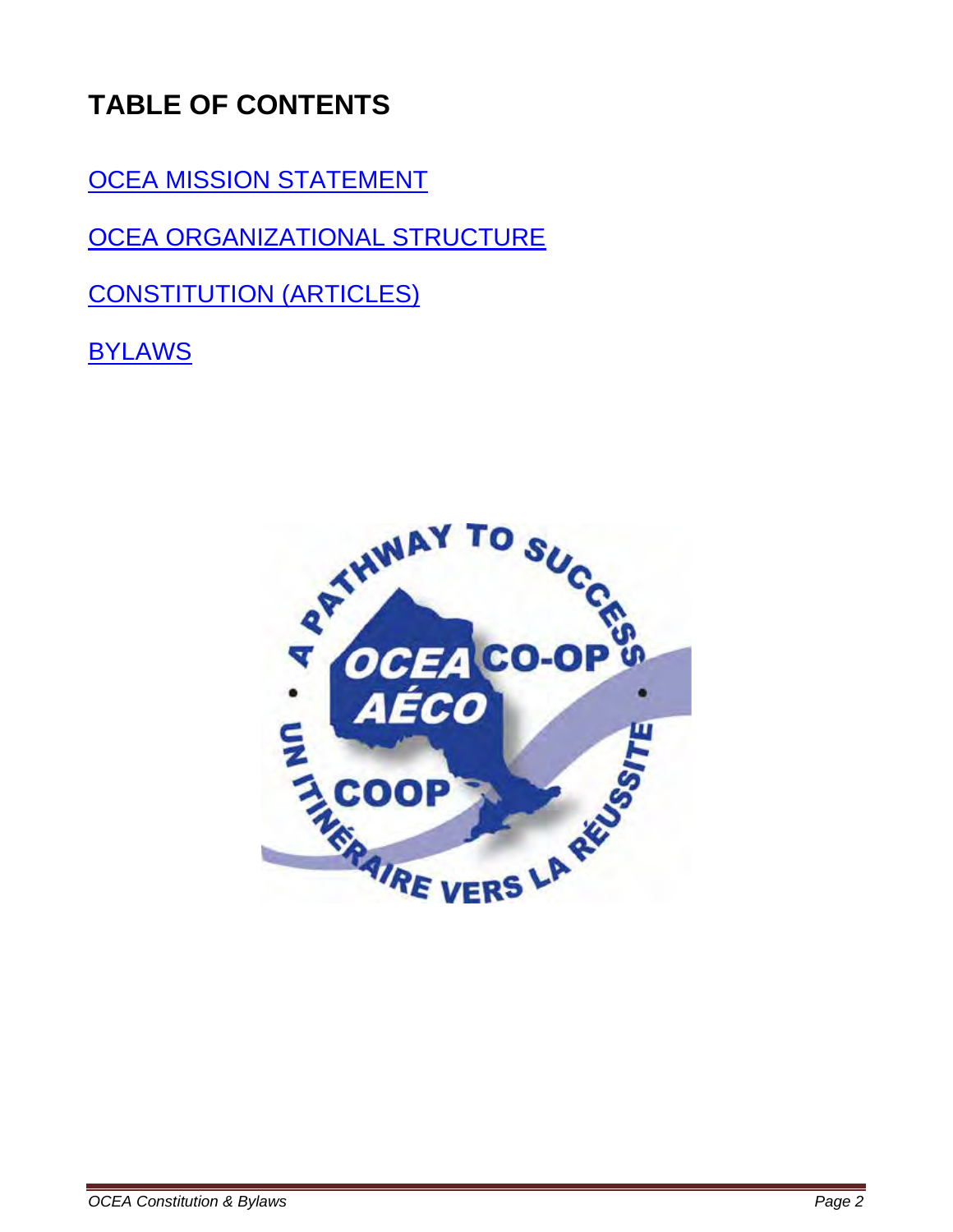## **OCEA MISSION STATEMENT**

### <span id="page-2-0"></span>**"Facilitating and supporting the exchange of ideas among Experiential Learning Professionals"**

*The Ontario Cooperative Education Association (OCEA) is a not-for-profit professional organization of Ontario Cooperative Education and Experiential Learning professionals. It strives to provide the leadership and vision needed for optimal professional development of its members. The Association also develops and facilitates access to information, resources, and other supports relevant to OCEA members and other Experiential Learning professionals in the province of Ontario, while supporting excellence in the education of all students in Ontario.*

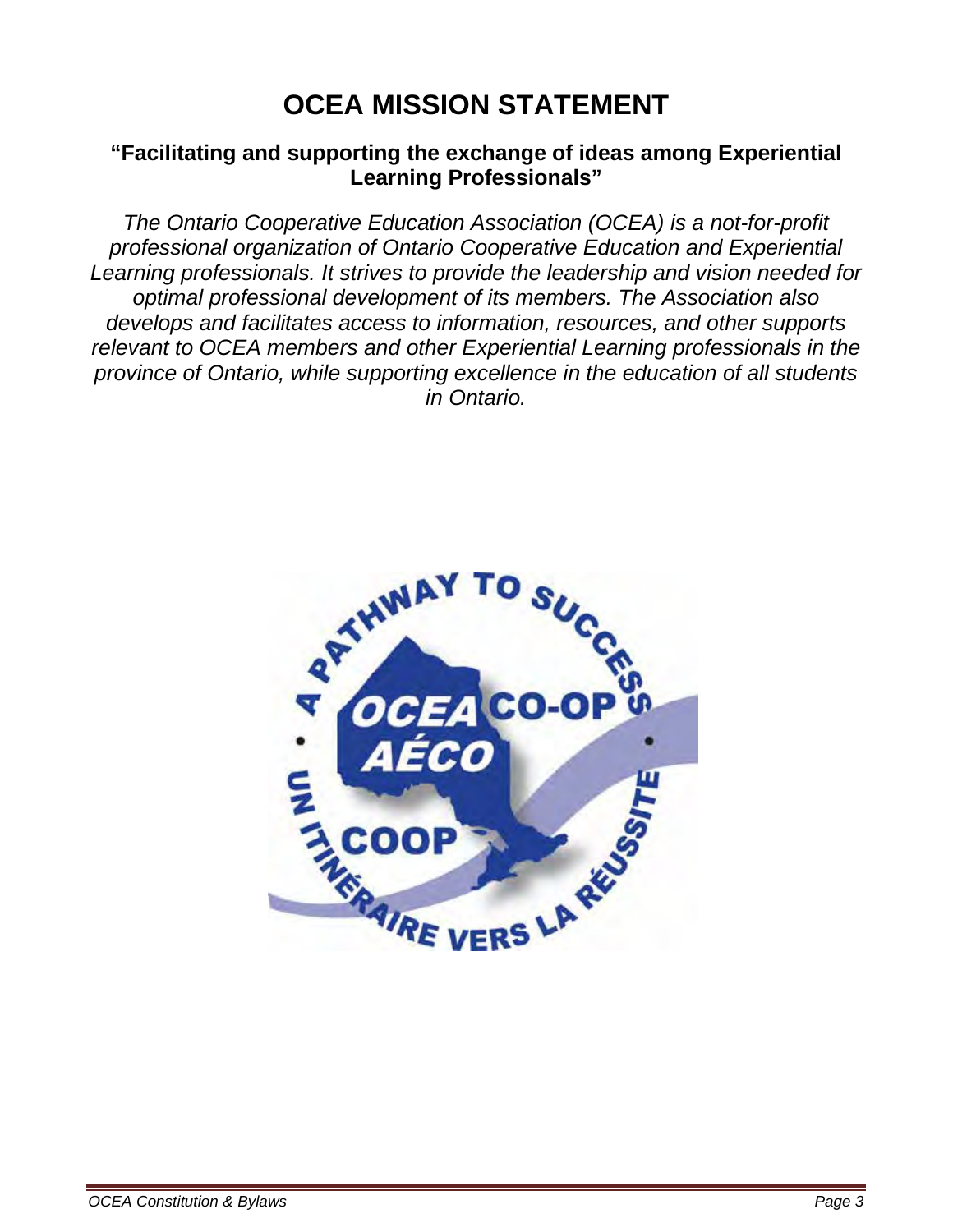## <span id="page-3-0"></span>**OCEA ORGANIZATIONAL STRUCTURE**



### **THE OCEA LEADERSHIP TEAM:**

<span id="page-3-1"></span>

| <b>POSITION HELD</b>                             |                       | ELECTED                   | <b>TERM LENGTH</b> |
|--------------------------------------------------|-----------------------|---------------------------|--------------------|
| <b>BOARD OF DIRECTORS (8):</b>                   |                       |                           |                    |
| <b>Chair</b> (Chief Executive Officer)           |                       | <b>Not Elected</b>        | Two-year           |
| <b>Vice-Chair</b>                                |                       | Every two years           | Two-year           |
| <b>Past-Chair</b>                                |                       | Not Elected               | Two-year           |
| <b>Treasurer</b>                                 |                       | As needed                 | Three-year         |
| <b>Secretary</b>                                 |                       | As needed                 | Three-year         |
| Director-at-Large: English                       |                       | In odd-numbered<br>years  | Two-year           |
| Director-at-Large: French                        |                       | In even-numbered<br>years | Two-year           |
| <b>Communications Officer</b>                    |                       | In odd-numbered<br>years  | Two-year           |
| <b>PROVINCIAL REPRESENTATIVES (6):</b>           |                       | ELECTED                   | <b>TERM LENGTH</b> |
| <b>PROVINCIAL</b><br><b>REPRESENTATIVES (6):</b> | South (English)       | In even-numbered<br>years | Two-year           |
|                                                  | East (English)        |                           |                    |
|                                                  | Francophone: North    |                           |                    |
|                                                  | Central (English)     | In odd-numbered<br>years  |                    |
|                                                  | North (English)       |                           |                    |
|                                                  | Francophone: Central- |                           |                    |
|                                                  | East-South            |                           |                    |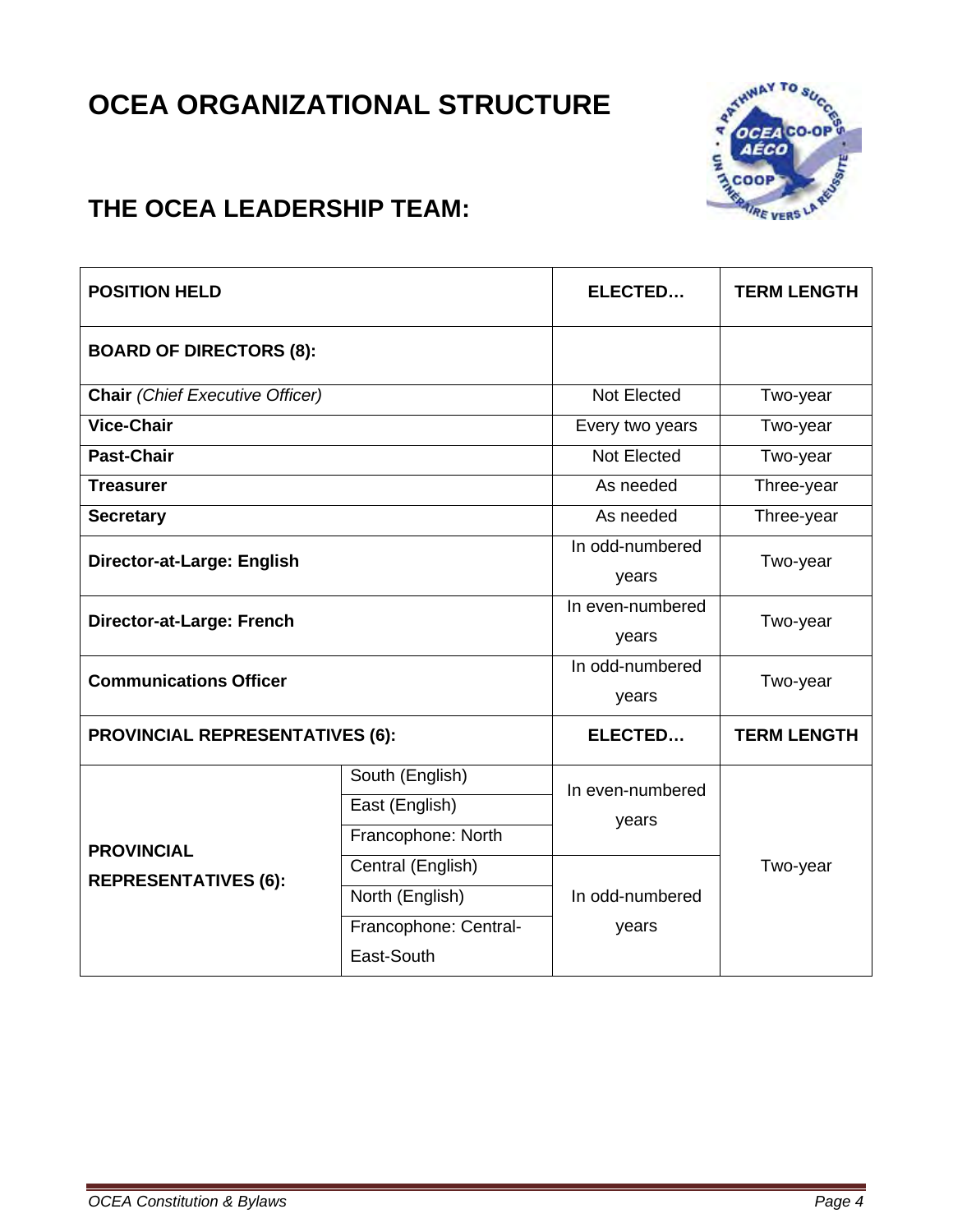### **CONSTITUTION**

*(Adopted 1978 - Revised 1983, 1988, 1990, 1991, 1994, 1999, 2000, 2001, 2006, 2007, 2008, 2009, 2010, 2012, 2014, 2015, 2016, 2017, 2019)* 

### **Article 1 - NAME**

1.1 The name shall be "Ontario (Cooperative) Education Association" (OCEA), hereinafter referred to as the "Association".

### **Article 2 - DEFINITIONS**

- 2.1 "ABM" is defined as the Annual Business Meeting of the Association.
- 2.2 "Board" refers to the Board of Directors of the Association.
- 2.3 "Bylaw" refers to a set of operating procedures directly related to the Constitution that allow the Board of Directors to manage the Association on a day-to-day basis.
- 2.4 "Constitution" refers to the guiding Principles and Policies of the Association.
- 2.5 "Cooperative Education" is defined as a planned learning experience for which secondary school credits are earned. It integrates the knowledge and skills of a Ministry of Education approved course with the practical learning experiences of a community placement. Integration will be reflected in the student's personalized placement learning plan (PPLP). The student will have a pre-placement orientation, a PPLP, will be monitored regularly on site by the Cooperative Education teacher, be given opportunities for reflective learning and will be assessed by the partners to this learning experience.
- 2.6 "Job Shadowing" is defined as one on one observation of a worker at a place of employment for up to three (3) days. This experience may be part of a credit course and may be part of a student's School-Work Transition Program.
- 2.7 "Job Twinning" is defined as one on one observation of a Cooperative Education student at the Cooperative Education student's placement for usually up to one day. It may be part of a credit course and it may be part of a student's School-Work Transition Program.
- 2.8 "Members" refers to those in good standing with the Association.
- 2.9 "OCEA Leadership Team" refers to the eight (8) members of the Board of Directors together with the six (6) Provincial Representatives.
- 2.10 "Officers" refers to the Members of the Board of Directors.
- 2.11 The "Ontario Youth Apprenticeship Program" (OYAP) is defined as a specialized program that enables students who are 16 years of age and older to meet diploma requirements while participating in an occupation that requires an apprenticeship. In OYAP, students earn Cooperative Education credits. Students may or may not be formally registered as apprentices while attending a secondary school. Students may receive apprenticeship in- school curriculum delivered by a teacher who holds an Ontario Teacher's Certificate as well as being qualified in the trade.

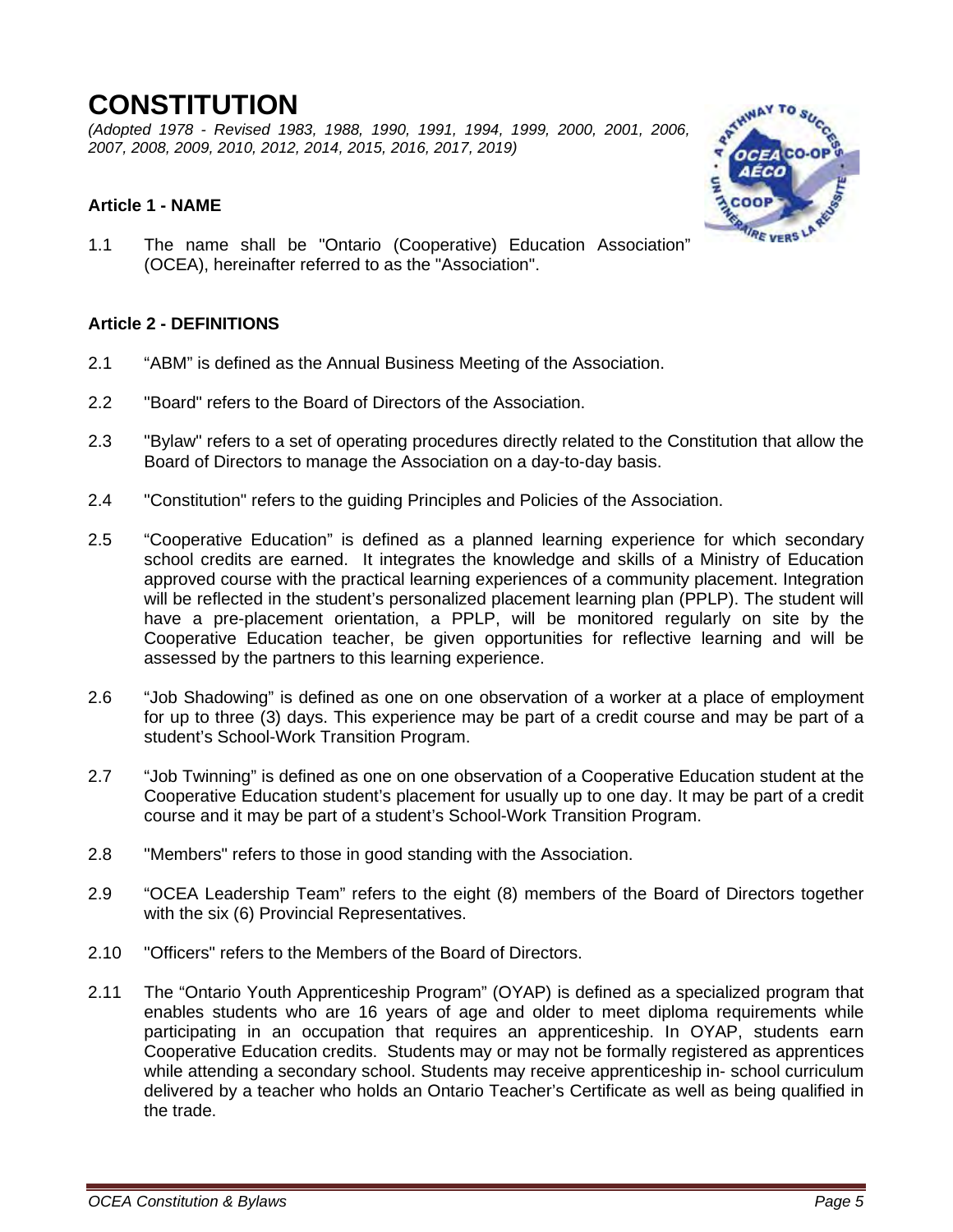2.12 "Other Forms of Experiential Learning" includes such programs as the Ontario Youth Apprenticeship Program (OYAP), Work Experience, Virtual Work Experience, School-to-Work Transition, Job Shadowing and Job Twinning.



- 2.13 "School-Work Transition Programs" are defined as including both inschool and work-based experiences, including Job Shadowing, Work Experience, Cooperative Education, and in-depth skills training, and require the involvement<br>Experience, Cooperative Education, and in-depth skills training, and require the involvement of employers in their development and delivery. School-work transition programs consist of a number of courses that prepare students to meet the requirements of a specific occupation or apprenticeship.
- 2.14 "Virtual Work Experience" is defined as simulated short-term work experience, from one to four weeks, within any credit course, that allows students to participate in a greater variety of experiences than those available in the local community. Virtual Work Experience, via information technology, must follow the same policies and procedures for Work Experience.
- 2.15 "Work Experience" is defined as a component of any credit course that provides students with a learning opportunity in the workplace for a limited period of time from one to four weeks.

### **Article 3 - OBJECTS**

- 3.1 The Association is a bilingual not-for-profit professional organization founded to promote the development of Cooperative Education and other forms of Experiential Learning in Ontario English and French secondary schools, and to assist in the professional development of its members by:
- 3.1.1 Developing an appreciation of the significance and values of Cooperative Education and Other Forms of Experiential Learning
- 3.1.2 Providing a forum for the active interchange of ideas and experiences among educators, employers, students, and others
- 3.1.3 Providing and disseminating information about Cooperative Education and Other Forms of Experiential Learning
- 3.1.4 Promoting courses, programs and initiatives involving Cooperative Education and Other Forms of Experiential Learning, across the curriculum
- 3.1.5 Providing workshops, conferences, seminars, and other learning activities to improve standards of professional service in the field of Cooperative Education and other Forms of Experiential Learning; and
- 3.1.6 Responding to current issues and researching future directions that may affect the quality and delivery of Cooperative Education and Other Forms of Experiential Learning.

### **Article 4 - ETHICS**

4.1 The Association has a statement of ETHICS as found in the Ethical Guidelines & Legal Issues for Cooperative Education, OYAP, & Other Experiential Learning Programs, 2007.

### **Article 5 – MEMBERSHIP**

5.1 There shall be two groupings of Members: **STATUTORY** and **NON-STATUTORY**.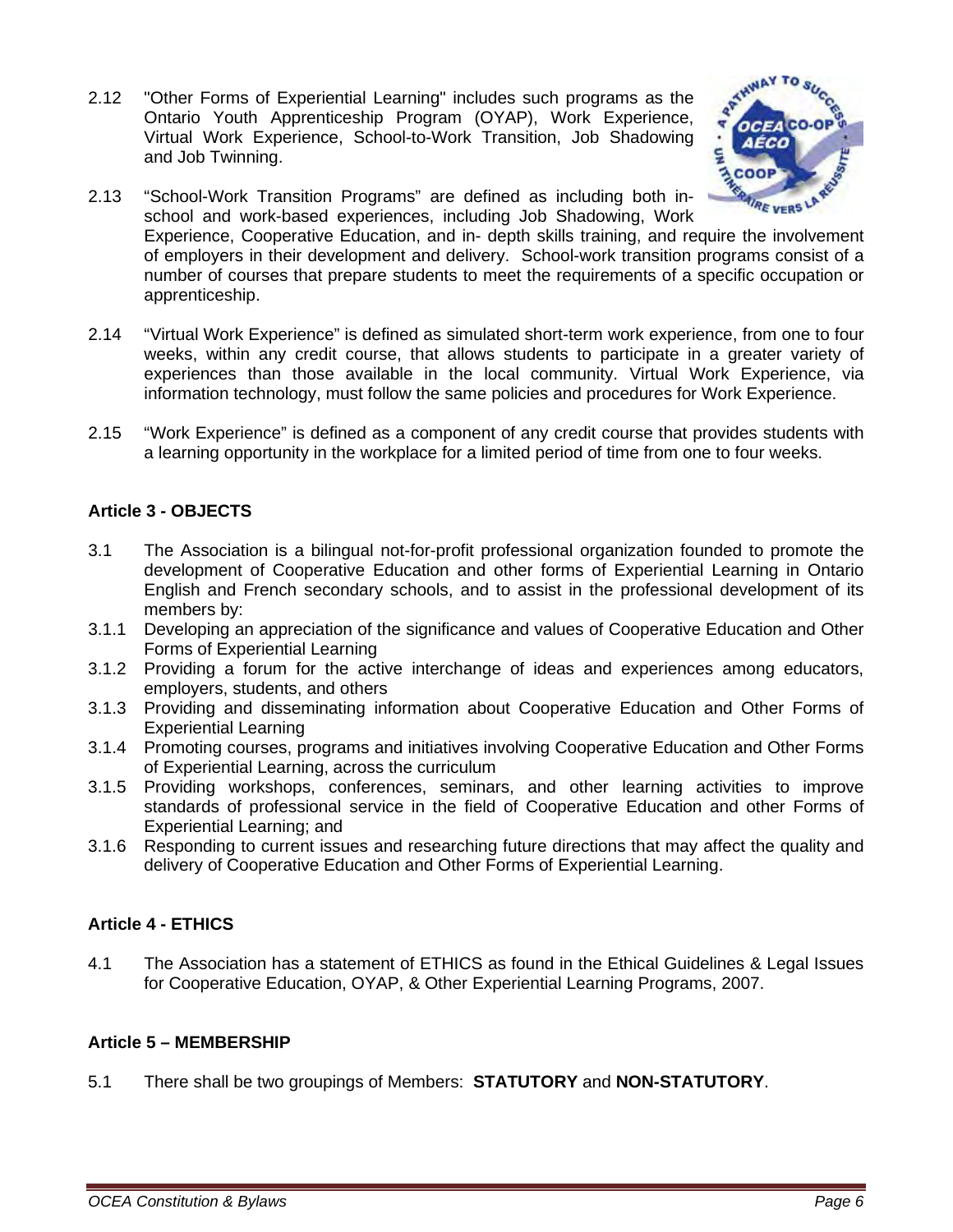### **Article 6 – BOARD OF DIRECTORS**

- 6.1 The property and business of the Association shall be managed by the Board of Directors consisting of eight (8) members:
- 6.1.1 Five (5) Executive Officers who shall be a Chair, a Vice-Chair, a Past-Chair, a Secretary, and a Treasurer; and
- 6.1.2 Two (2) Directors-at-Large.
- 6.1.3 The Communication Officer.
- 6.2 The duties of the Board of Directors, collectively and individually, shall be determined by the Board of Directors from time to time.

### **Article 7 - PROVINCIAL REPRESENTATION**

- 7.1 There shall be a Provincial Representative in each Region established by the Board.
- 7.2 Each Provincial Representative will be elected every two (2) years by the Members of their Region.
- 7.3 The Board shall from time to time determine the functions of Provincial Representatives.

### **Article 8 - ANNUAL MEETINGS**

8.1 There shall be an Annual Business Meeting (ABM) of the Association, the time and the place to be selected by the Board of Directors.

### **Article 9 - CONSTITUTIONAL AMENDMENTS**

- 9.1 Constitutional amendments shall take effect the September 1 following the ABM, unless stated otherwise in a motion passed in advance of the amendment(s) being considered.
- 9.2 Members of the Association may propose Constitutional amendments provided that each amendment is duly moved and seconded.
- 9.3 Notice of proposed amendments should be given in writing to the Secretary at least forty-five (45) days before the ABM.
- 9.4 The Secretary shall e-mail to all Members a notice of the proposed amendment(s) at least thirty (30) days before the ABM.
- 9.5 The Constitution may be amended only on the vote of not less than two-thirds (2/3) of the Members present and voting at the ABM, prior notice having been given.
- 9.6 Amendments from the floor of the ABM shall be passed only on the vote of not less than ninety percent (90%) of the Members present and voting.
- 9.7 Amendments to the Constitution will be reported as soon as possible and at the next ABM.
- 9.8 The Board of Directors shall cause a constitutional review to occur every five (5) years.

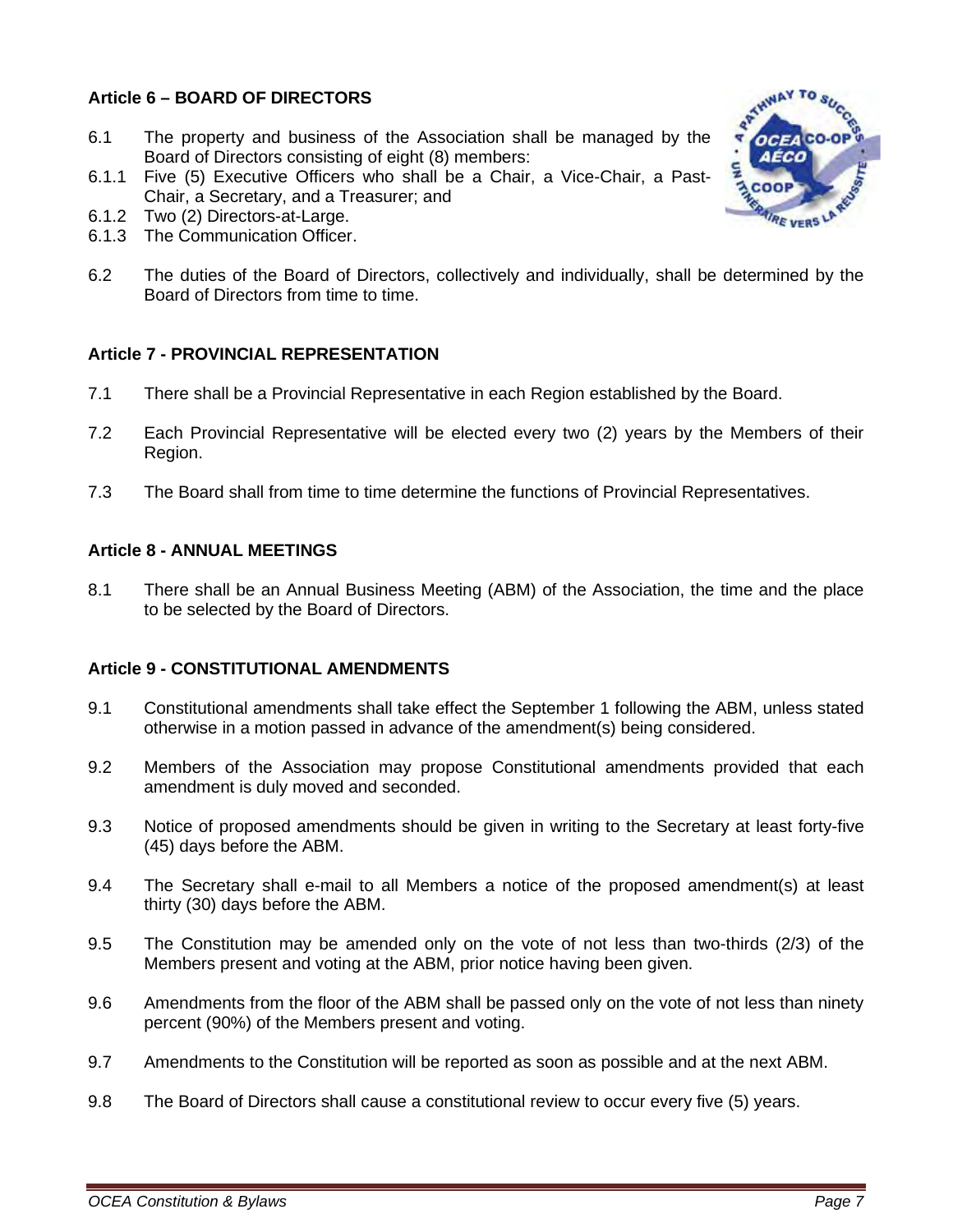### **Article 10 - PARLIAMENTARY AUTHORITY**

10.1 In the event that matters of procedure arise which cannot be resolved by reference to the Articles and By-laws of this Constitution, reference shall be made to Robert's Rules of Order Newly Revised (most recent edition).



### <span id="page-7-0"></span>**BYLAWS**

*(Adopted 1978 - Revised 1983, 1988, 1990, 1991, 1994, 1999, 2000, 2001, 2006, 2007, 2008, 2009, 2010, 2012, 2014, 2015, 2016, 2017, 2019)* 

### **Bylaw 1 - MEMBERSHIP**

- 1.1 There shall be two membership categories: **STATUTORY** and **NON-STATUTORY.**
- 1.1.1 Members holding a **STATUTORY** membership shall have full voting rights at the ABM.
- 1.1.2 Members holding a **NON-STATUTORY** membership shall not be able to vote at the ABM.
- 1.2 **STATUTORY MEMBERSHIP** shall be divided into:
- 1.2.1 **STATUTORY REGULAR MEMBERSHIP** shall be available to any person who:<br>1.2.1.1 is a qualified elementary or secondary teacher or administrator *who ho*
- 1.2.1.1 is a qualified elementary or secondary teacher or administrator *who holds an Ontario College of Teacher's Certification of Qualifications*; and
- 1.2.1.2 is involved in the delivery of Cooperative Education or Other Forms of Experiential Learning, Student Success, SHSM, or other programs that support the objects of the Association; or who holds at least the Cooperative Education AQ Part 1 qualification; and
- 1.2.1.3 is currently working in an elementary or secondary school, a District School Board office setting, government ministry, or who is on leave or secondment from one of these settings.
- 1.2.2 **STATUTORY RETIRED MEMBERSHIP** shall be available to any person who is fully retired and who was a **STATUTORY REGULAR MEMBER** as in Bylaw 1.2.1.
- 1.2.2.1 A **STATUTORY RETIRED MEMBER** is entitled to that membership at a reduced fee.
- 1.2.3 **STATUTORY LIFE MEMBERSHIP** shall be available to a person named by the Board of Directors who exhibits an outstanding contribution to Cooperative Education or Other Forms of Experiential Learning, Student Success, SHSM, or other programs that support the objects of the Association.
- 1.2.3.1 Any member receiving the *George King Award of Excellence* will be given a **STATUTORY** Life Membership.
- 1.2.3.2 A **STATUTORY** Life member is not required to pay the annual membership fee.
- 1.3 **NON-STATUTORY MEMBERSHIP** shall be divided into:
- 1.3.1 **NON-STATUTORY ASSOCIATE MEMBERSHIP** shall be available to any person who is involved in the delivery of Cooperative Education or Other Forms of Experiential Learning, Student Success, SHSM, or other programs that support the objects of the Association, *but who does not hold an Ontario College of Teacher's Certification of Qualifications.*
- 1.3.2 **NON-STATUTORY CANDIDATE MEMBERSHIP** shall be available to any person who is a Teacher Candidate.
- 1.3.2.1 A **NON-STATUTORY CANDIDATE** member is entitled to that membership at a reduced fee.
- 1.4 Membership shall not be transferable and shall terminate upon death, resignation, or nonpayment of fees.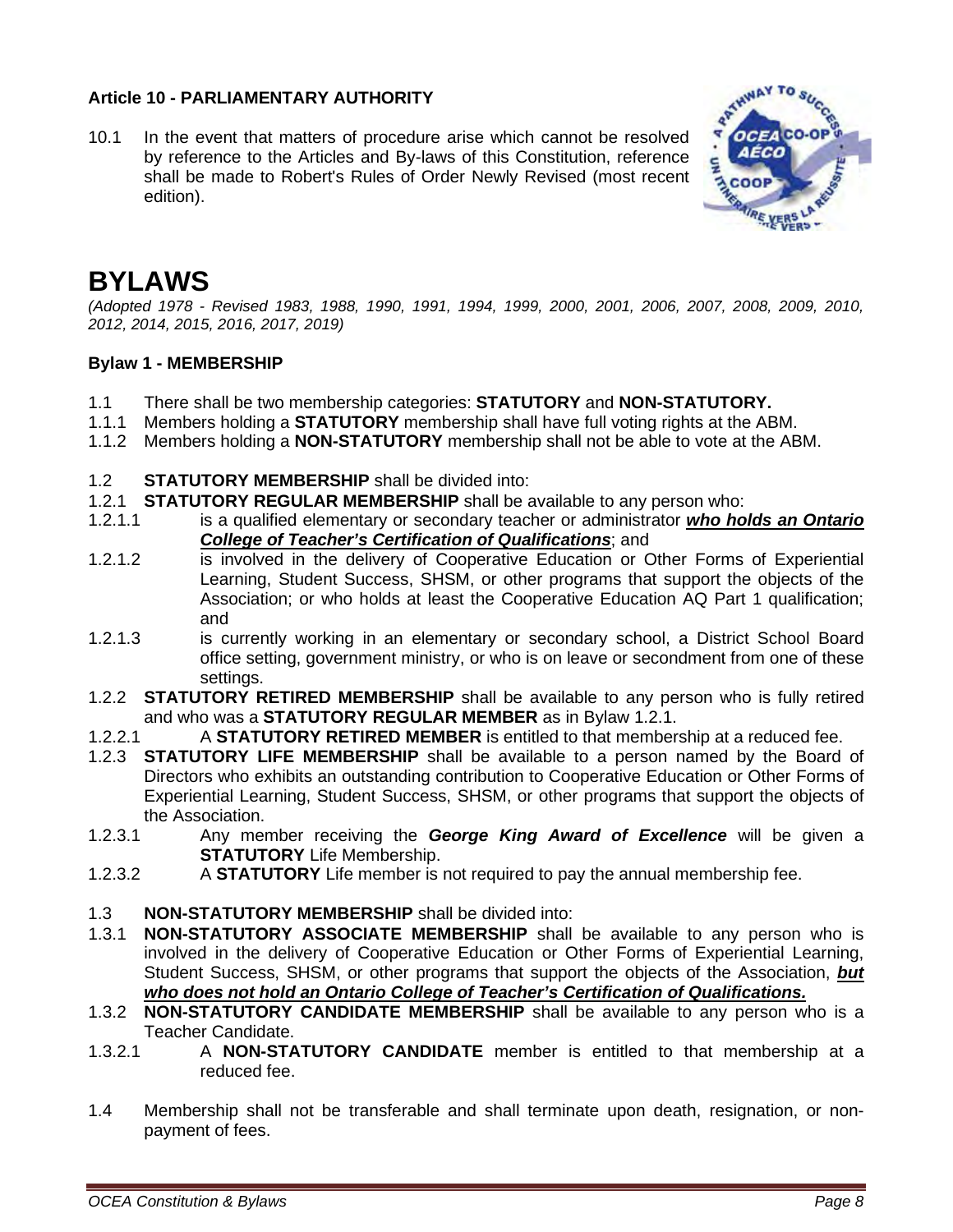1.5 The membership chairperson appointed by the Board of Directors shall enter, in a register kept for such purpose, the full name and worksite address of each member of the Association, noting the membership category, and shall maintain such register in accordance with all statutory requirements.



- 1.6 Any member may resign by submitting their resignation in writing to the Membership Chairperson who shall record the date of receipt thereof in the register and such resignation shall be effective immediately upon being so recorded.
- 1.7 Any changes to the annual fees payable by members, recommended by the Board, shall be approved by the membership at the ABM and published thereafter.
- 1.8 The membership year shall commence September 1 and end August 31.
- 1.9 A notice about membership renewal will be given before the end of the current membership year.
- 1.10 The Membership Chairperson or designate shall notify any Members with outstanding fees owing in October, and any Member who does not renew their membership by November 30 shall be in default and thereupon automatically cease to be a Member of the Association.
- 1.11 Any former Member, upon payment of the annual fee, may be reinstated as a Member according to Bylaw 1.

### **Bylaw 2 - STANDING AND AD HOC COMMITTEES**

- 2.1 The Board of Directors may establish, from time to time, such standing and ad hoc committees as it may deem necessary to conduct the business of the Association.
- 2.2 The Chair of the Association or their representative is "ex officio" a member of all Standing and ad hoc committees of the Board of Directors.
- 2.3 The Board will appoint Members to the four (4) Standing Committees: Membership, Communications, Teacher Professional Learning, and Finance.
- 2.4 The Board will determine the extent, duties, jurisdiction and budget of the Standing Committees.
- 2.5 At the ABM, Members may recommend to the Board the appointment of Ad Hoc Committees from time to time.
- 2.6 The Board will determine the extent, duties and jurisdiction of Ad Hoc Committees and those committees will report to the Board.
- 2.7 Ad Hoc Committees may be allowed to extend their mandate beyond one (1) year with the consent of the Board.
- 2.8 Expenses for Ad Hoc Committee assignments may be paid on behalf of the Association by the Board.

#### **Bylaw 3 - FINANCES**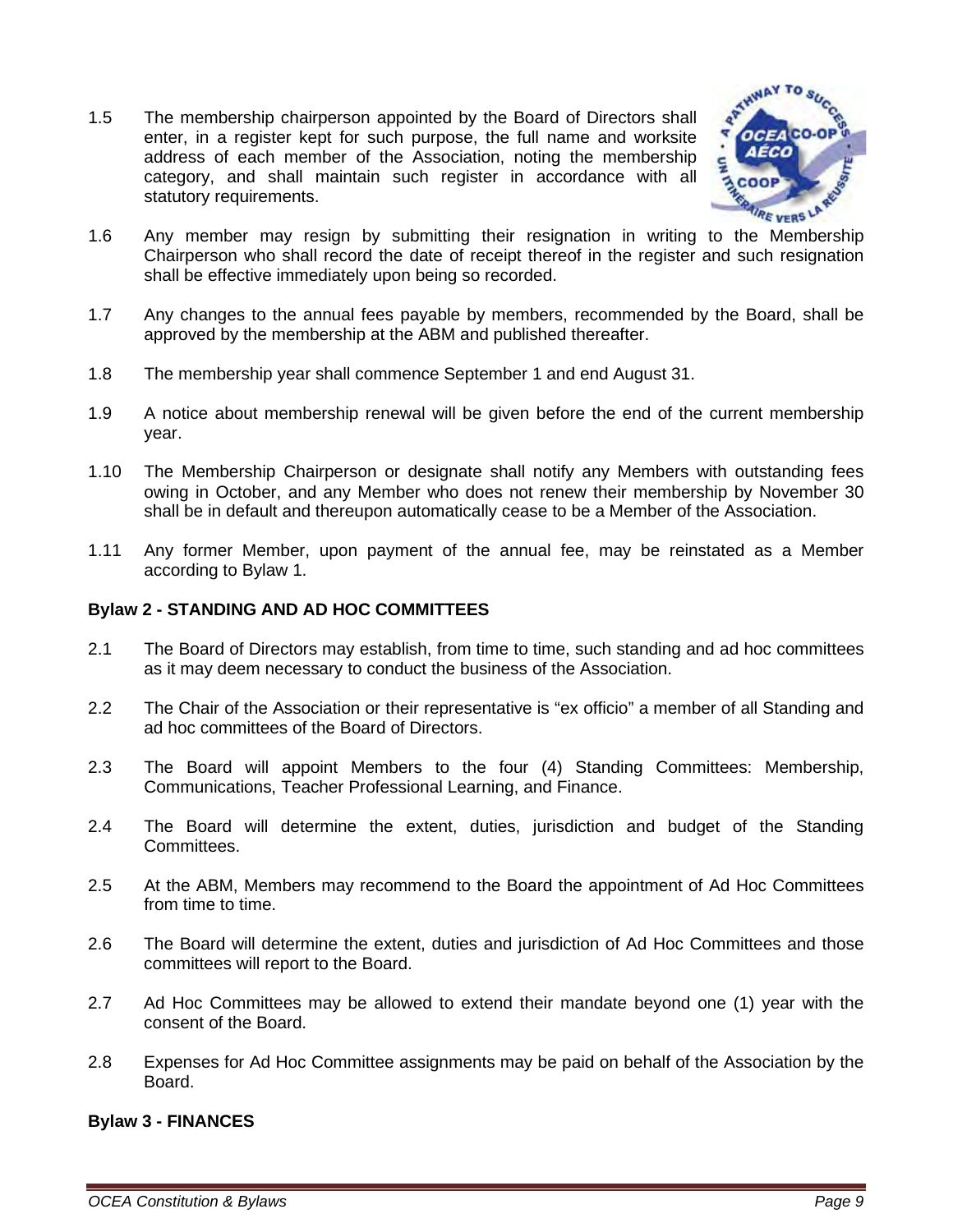- 3.1 There will be a Finance Committee composed of the Chair, the Vice-Chair, and the Treasurer, who shall act as Chairperson.
- 3.2 The fiscal year shall be one (1) year, from September 1 to the following August 31.



- 3.3 A review engagement for the previous fiscal year shall be done by a certified accounting firm and shall be presented by the Treasurer at the ABM.
- 3.4 The Finance Committee shall recommend the appointment of a certified accounting firm at the ABM.

### **Bylaw 4 – TERMS OF OFFICE AND CONDITIONS FOR THE ELECTION OF THE OCEA LEADERSHIP TEAM**

- 4.1 Only **STATUTORY MEMBERS** in good standing with the Ontario College of Teachers holding a minimum of AQ Part I in Cooperative Education shall have the right to run for and hold office as a member of the OCEA Leadership Team.
- 4.2 All terms of office shall commence the first day of September following their election.
- 4.3 There shall be a biennial election for Vice-Chair.
- 4.3.1 The Vice-Chair shall, at the end of their two (2) year term of office, automatically become Chair in the year following the end of that term, for a two (2) year term, and then automatically become Past-Chair in the year following the end of that term, for a two (2) year term.
- 4.3.1.1 Should the Chair or Past-Chair position become vacant, the Board can appoint the Chair position from either the current Vice-Chair, an existing Director for the remainder of the term, and the Board can appoint a Past-Chair from a previously serving Past-Chair.
- 4.3.2 After having held the position(s) of Chair and/or Past-Chair, a Member must take a 3 year leave before being eligible to run again for the position of Vice-Chair, and only if no other nominations are received according to Bylaw 5.4.
- 4.4 The term of office for the Secretary and the Treasurer shall be three (3) years.<br>4.4.1 A Member is eligible to stand for election as Secretary or Treasurer for
- 4.4.1 A Member is eligible to stand for election as Secretary or Treasurer for up to two (2) consecutive terms.
- 4.5 The term of office for Director-at-Large: English, Director-at-Large: French and Communication Officer shall be two (2) years.
- 4.5.1 The Director-at-Large: English position shall be limited to members employed by an English language school board. This Directorship shall be elected in odd-numbered years by all OCEA members employed by an English language school board.
- 4.5.2 The Director-at-Large: French position shall be limited to members employed by a French language school board. This Directorship shall be elected in even-numbered years by all OCEA members employed by a French language school board.
- 4.5.3 A Member is eligible to stand for election for the same directorate or Communication Officer for up to three (3) consecutive terms.
- 4.5.4 Should no one contest a position for Director-at-Large, then the Board of Directors may appoint an OCEA member to fill that position for a one (1) year period. In the following year, there shall be an election for the Director-at-Large position. The term of office for the Director-at-Large shall be one (1) year in such a case.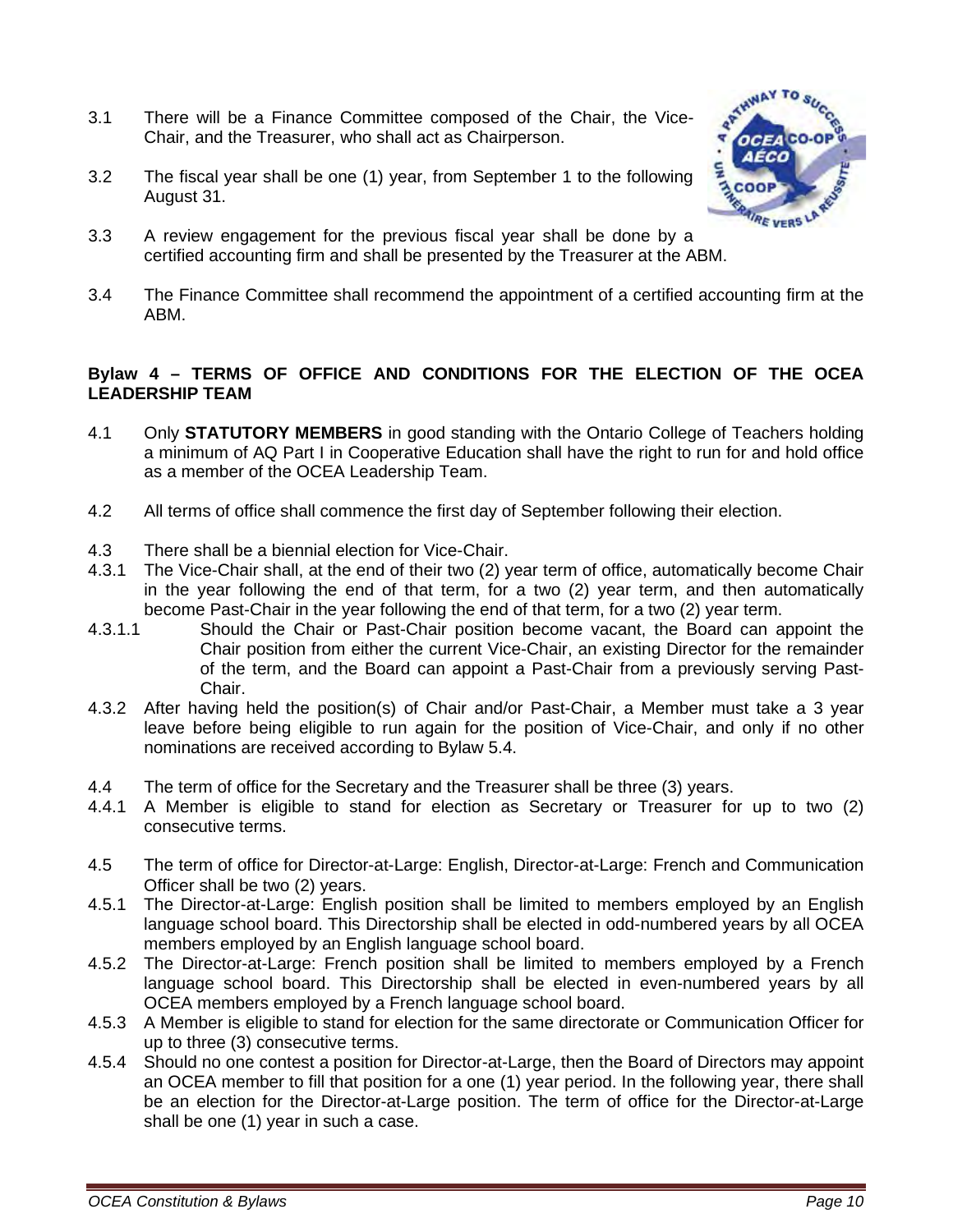- 4.5.5 The Communications Officer position shall be elected in odd numbered years.
- 4.6 The term of office for the six Provincial Representatives shall be two (2) years.
- 4.6.1 The Provincial Representatives from within the South (English), Eastern (English), and French North Regions shall be elected in even-numbered years, while the Provincial Representatives from within the Central (English), North (English), and French Central-East-South Regions shall be elected in odd-numbered years.
- 4.6.2 The Provincial Representatives shall be elected by those Members voting from their respective Regions.
- 4.6.3 A Member is eligible to stand for election as Provincial Representative for up to three (3) consecutive terms.
- 4.6.4 Should no one contest a position for Provincial Representative, then the Board of Directors may appoint an OCEA member who works in the appropriate region to fill that position for a one (1) year period. In the following year, there shall be an election for the Provincial Representative position. The term of office for the Provincial Representative shall be one (1) year in such a case.

#### **Bylaw 5 – NOMINATIONS**

- 5.1 Each year, at least seventy-five (75) days prior to the ABM, the Board of Directors shall appoint an Elections Committee who shall run the election for Vice-Chair and for any other positions that are up for election in the current year.
- 5.1.1 The Elections Committee shall be composed of 3 Board members, who shall not be running for office in the current year.
- 5.1.1.1 In the case where there are not 3 Board members who meet the criteria in Bylaw 5.1.1, the Board of Directors shall appoint Provincial Representatives, who are not running for office in the current year, to fill the positions on the Elections Committee.
- 5.1.1.2 If a member of the Elections Committee subsequently chooses to run for office, the Board of Directors shall replace them with another Board member, or with a Provincial Representative who is not running for office, should no Board member meet the criteria in Bylaw 5.1.1.
- 5.2 The Vice-Chair shall be the chairperson of the Elections Committee.
- 5.2.1 In the case where the Vice-Chair cannot act as chairperson, the Board of Directors shall appoint another person from the Elections Committee to be the chairperson.
- 5.3 The Elections Committee shall call for nominations from the membership for the position of Vice-Chair and for any other positions that are up for election in the current year.
- 5.3.1 The call for nominations shall appear in a written communication to the Members at least fortyfive (45) days prior to the ABM.
- 5.4 Nominations must be submitted to the chairperson of the Elections Committee at least seven (7) days prior to the ABM.
- 5.4.1 All nominations must have a nominator and seconder and include the Approval Form.<br>5.4.1.1 **Nominators and seconders of nominations for the Director-at-Large positions m**
- Nominators and seconders of nominations for the Director-at-Large positions must work in a school board the nominee is proposed to represent.
- 5.4.1.2 Nominators and seconders of nominations for the Provincial Representative positions must be from the linguistic and geographic region the nominee is proposed to represent.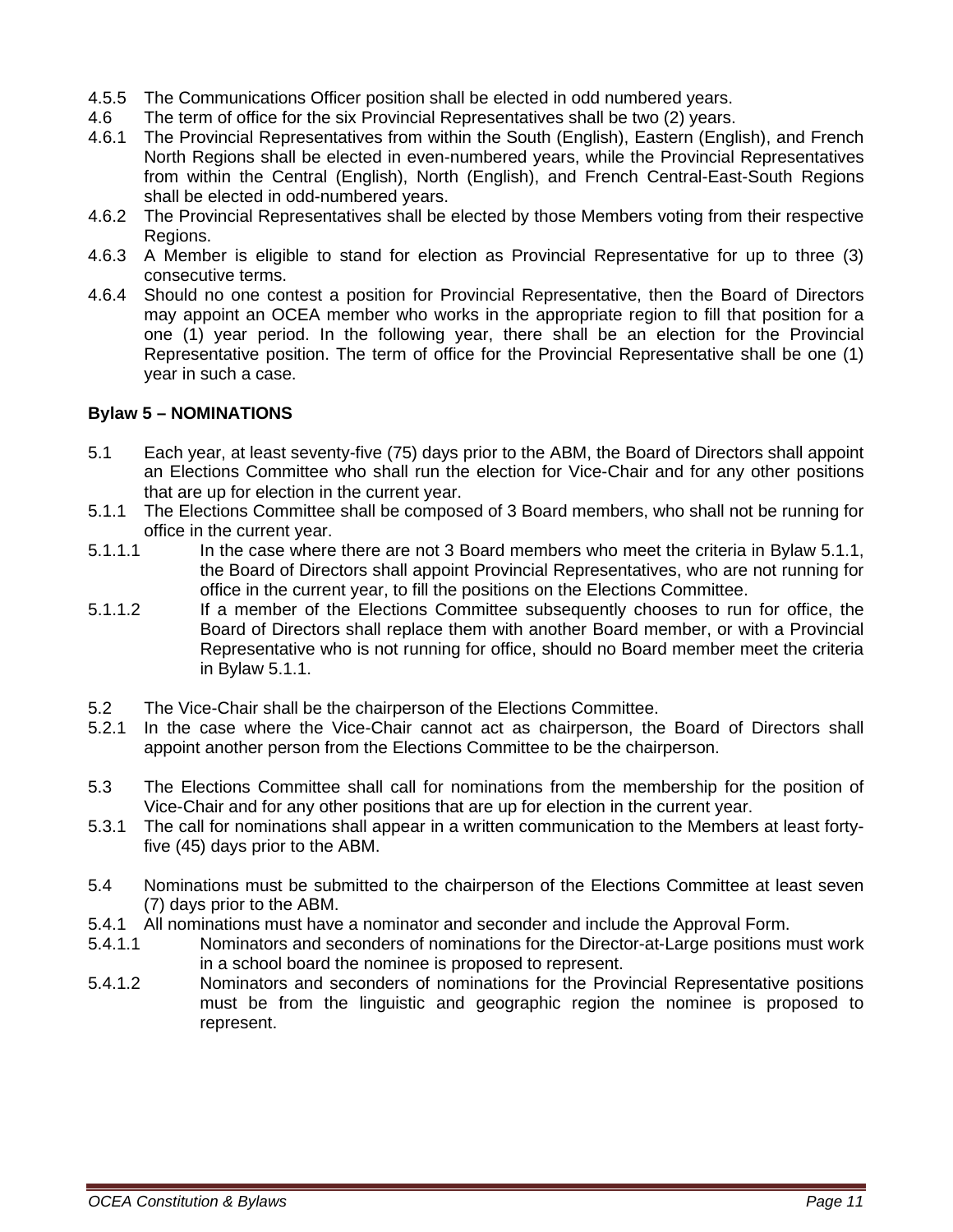- 5.5 The chairperson of the Elections Committee shall cause the list of nominees to be published electronically three (3) days prior to the ABM.
- 5.6 Nominations from the floor at the ABM shall only be accepted for positions where there are no on-time nominations.

### **Bylaw 6 – CAMPAIGN SPEECHES**



- 6.1 At the ABM, each candidate for office shall be allotted three (3) minutes to make a campaign speech to the membership.
- 6.1.1 Speeches will be given first by the candidates for Vice-Chair, followed by any candidates for Treasurer, Secretary, Directors-at-Large, Communication Officer, and Provincial Representatives.
- 6.1.2 Candidates for each position will be called upon alphabetically by last name to make their speeches.

### **Bylaw 7 – BALLOTING**

- 7.1 Paper ballots shall be prepared by the Elections Committee to allow Members to vote for the candidates for the offices for which they are entitled to vote.
- 7.1.1 The names of the candidates for each position shall appear in alphabetical order on the ballot.
- 7.2 Voting shall be by secret ballot.
- 7.3 Only Statutory Members, who have applied for membership by 11:59 pm on the first day of the conference, may vote in elections.
- 7.3.1 For the Director-at-Large positions, a Member may vote only for the Director-at-Large who will represent their school board (English-language school boards or French-language school boards)
- 7.3.2 For the Provincial Representative positions, Members may vote only for the Provincial Representative who will represent their geographic region.
- 7.4 The polling station shall open for three (3) hours on the second day of the conference.
- 7.4.1 The Elections Committee shall act as poll clerks at the polling station.
- 7.4.2 The Elections Committee shall be provided with a list of eligible voters so that they may determine who is eligible to vote for each position and so that they can record who has voted.
- 7.4.3 Only members of the Elections Committee and those who are in the process of voting may be present at the polling station.
- 7.5 The Elections Committee shall count the ballots at the close of the polling station.
- 7.5.1 Should there be a tie in vote count for any position, a second ballot for that position shall be held on the third day of the conference, with the polling station being open for three (3) hours, and following the procedures in Bylaws 7.4.1, 7.4.2, 7.4.3, and 7.5.
- 7.5.2 After a second ballot, if a tie still exists, a coin toss will decide the winner.
- 7.6 The chairperson of the Elections Committee will announce the results of the elections prior to the conclusion of the conference.
- 7.7 The Board of Directors shall cause the names and ballot results of the new members of the OCEA Leadership Team to be published as soon as possible.
- 7.8 Any complaints or concerns about the election, or the conduct of Members during the election, should be directed to the chairperson of the Elections Committee.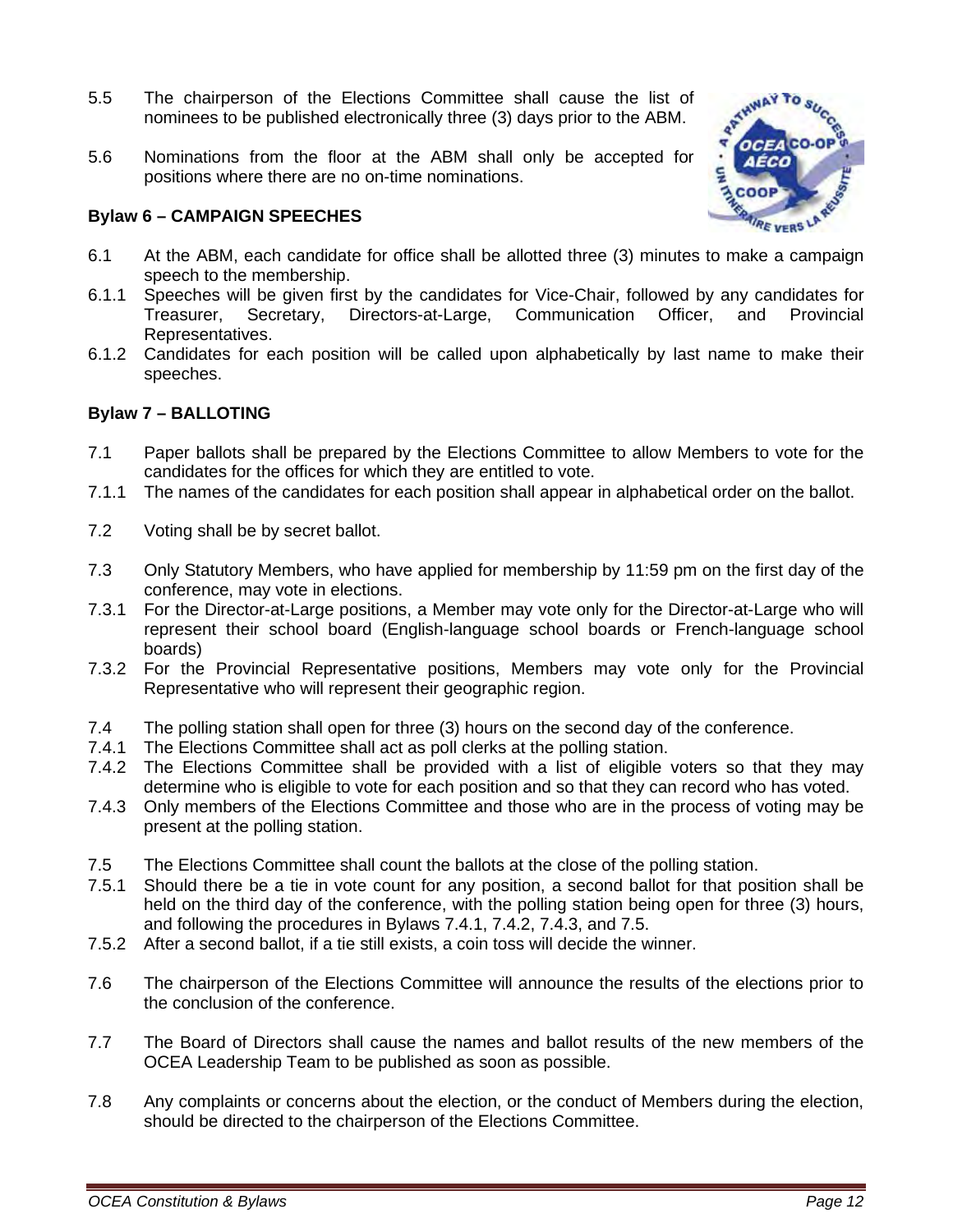- 7.8.1 Any complaints or concerns that must be dealt with immediately shall be handled by the Elections Committee, with a report given at the next meeting of the OCEA Leadership Team.
- 7.8.2 Any complaints or concerns that do not need to be dealt with immediately shall be deferred to the next meeting of the OCEA Leadership Team.



### **Bylaw 8 - VACANCIES**

- 8.1 Any vacancy on the OCEA Leadership Team occurring between election periods may be filled by the appointment of an OCEA Member who works in the appropriate Region, for the balance of the current year, on the majority vote of the current members of the Board of Directors.
- 8.2 Should a Director-at-Large or Provincial Representative resign in the first year of their term, the membership of the appropriate constituency shall elect, at the next ABM, a Member to fulfill the second year of that term.
- 8.2.1 Where a Member is elected to complete a Director-at-Large's term, as outlined in Bylaw 8.2, and notwithstanding Bylaw 4.5.3, that Director-at-Large may contest the next two (2) elections, that is, serve consecutively in the same office for a total of five (5) years.
- 8.2.2 Where a Member is elected to complete a Provincial Representative's term, as outlined in Bylaw 8.2, and notwithstanding Bylaw 4.6.3, that Provincial Representative may contest the next three (3) elections, that is, serve consecutively in the same office for a total of seven (7) years.
- 8.3 Any Director-at-Large who, in the course of their two-year position, is elected to the Board of Directors at the ABM, must resign from their original position. That position will be declared vacant and therefore up for election at the ABM.

### **Bylaw 9 - MEETINGS OF THE OCEA LEADERSHIP TEAM**

- 9.1 Meetings of the OCEA Leadership Team shall be held on a regular basis as determined by all the Members of the Board of Directors.
- 9.2 Only Members of the Board of Directors, elected or appointed, shall be entitled to vote at an OCEA Leadership Team meeting.
- 9.3 A simple majority of the Members of the Board of Directors shall constitute a quorum at OCEA Leadership Team meetings.
- 9.4 If a Member of the OCEA Leadership Team misses two (2) consecutive meetings of the OCEA Leadership Team without just cause, the Board of Directors may appoint a replacement for the un-expired term of office.
- 9.5 Urgent business arising between meetings may be conducted electronically:
- 9.5.1 Whenever business must be done between meetings of the OCEA Leadership Team, members may conference electronically or via webinar.
- 9.5.2 All Members of the OCEA Leadership Team must be notified of the time and date of the proposed webinar, and a majority of the Board members must indicate to the Chair that they are able to participate before the webinar can take place.
- 9.5.3 All electronic decisions must be confirmed at the next regularly scheduled OCEA Leadership Team meeting so that a record of the decision is maintained. That confirmation may come in the form of written motions, commonly known as "BIRTs".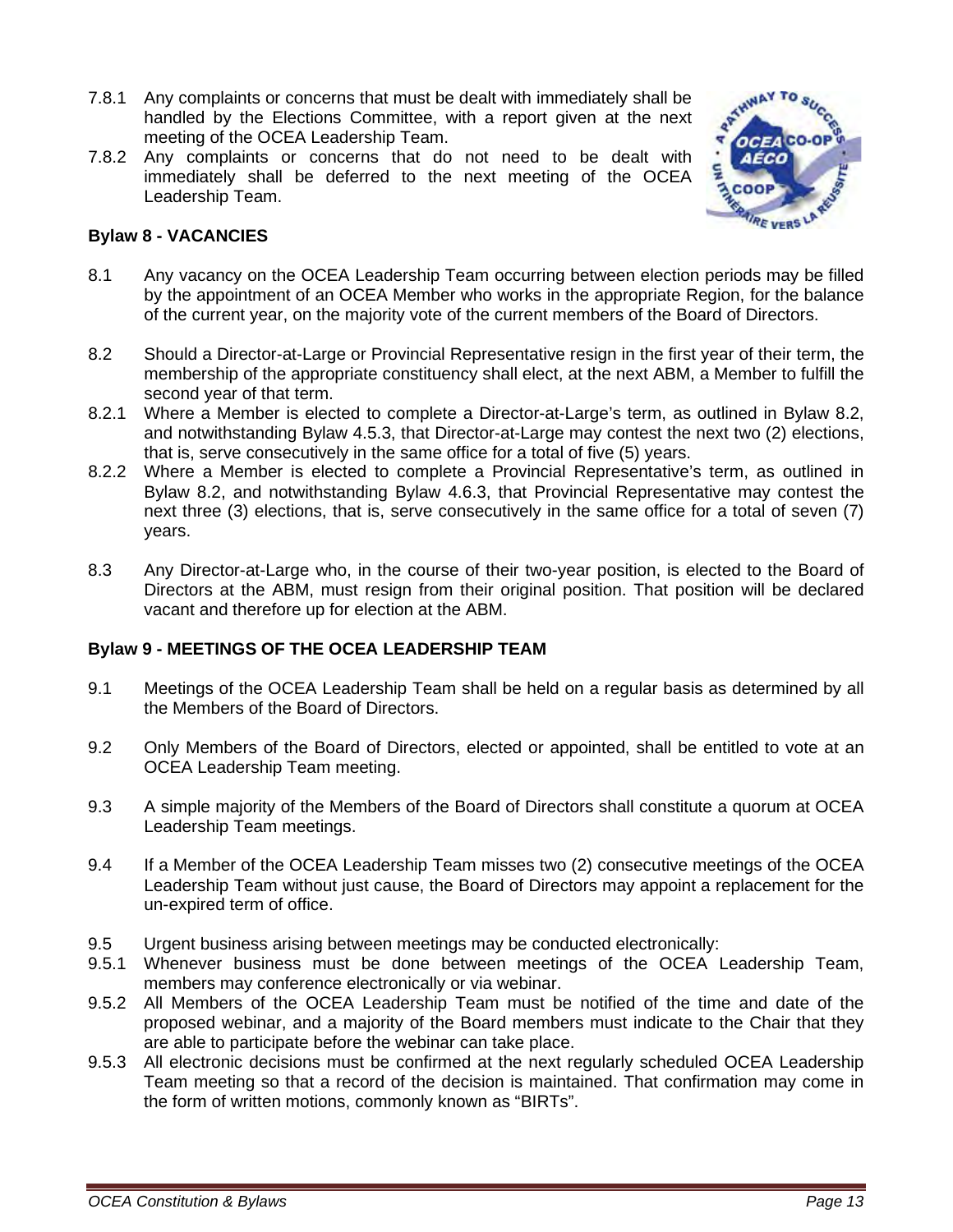### **Bylaw 10 - ASSOCIATION MEETINGS**

- 10.1 Members shall be notified at least four (4) weeks in advance of any meetings of the Association, including the ABM.
- 10.2 Special meetings of the Association shall be held upon the request from a simple majority of the Board of Directors or upon the written request from thirty (30) Members.



10.3 A quorum for the transaction of business at any general meeting of the Members of the Association shall be thirty (30) Statutory Members.

### **Bylaw 11 - FINANCIAL ARRANGEMENTS OF THE ASSOCIATION**

- 11.1 The Board of Directors shall plan and develop a budget for the upcoming fiscal year for the Association to be presented for the approval of the Members at the ABM.
- 11.2 The Board of Directors will recommend an annual fee for membership in the Association.
- 11.3 Cheques drawn on the Association's accounts shall be signed by such Officers of the Association and in such manner as shall from time to time be determined by resolution of the Board of Directors.
- 11.4 An Income Stabilization Fund of not less than TEN THOUSAND DOLLARS (\$10,000.00) must be maintained.
- 11.4.1 At the end of the fiscal year, should there be a surplus of Revenues over Expenditures, as reported in the Review Engagement, 5% of such surplus Revenues shall be allocated to the Income Stabilization Fund and the balance shall be allocated to the Reserve Account.
- 11.4.2 At the ABM, the Treasurer shall recommend how much more than the base amount of any surplus of Revenues over Expenditures (Bylaw 11.4.1) may be transferred to the Income Stabilization Fund.
- 11.4.3 A two thirds (2/3) vote of the Members of the Board of Directors is required to approve withdrawals from the Income Stabilization Fund.
- 11.4.4 In the event the Board of Directors approve a withdrawal from the Income Stabilization Fund, all Members will be notified in writing within seven (7) days. In any event, thirty (30) days is required from the date of approval to withdraw, to the actual withdrawal date, to allow the Board time to consider membership concerns.
- 11.5 A Reserve Account shall be established to consist of any and all assets of the Association, except those assets in the Income Stabilization Fund.
- 11.5.1 At the end of each fiscal year, any excess revenue over expenditures shall be allocated to the Reserve Account, except any monies as noted in Bylaw 11.4.
- 11.5.2 The Proposed Budget and/or the current balance statement presented at the ABM may involve the expenditure of some of the assets from the Reserve Account, and, if so, the Board shall report how much, and for what line accounts.
- 11.5.3 The reported budgets will note, under Members' assets, the amounts in the Income Stabilization Fund and the Reserve Account, and the actual type of holdings owned by the Members in each account.

### **Bylaw 12 - INDEMNITY OF THE OCEA LEADERSHIP TEAM**

12.1 Every member of the OCEA Leadership Team and their heirs, executors and administrators, and estate and effects respectively shall at all times be indemnified and saved harmless out of the funds of the Association from and against: